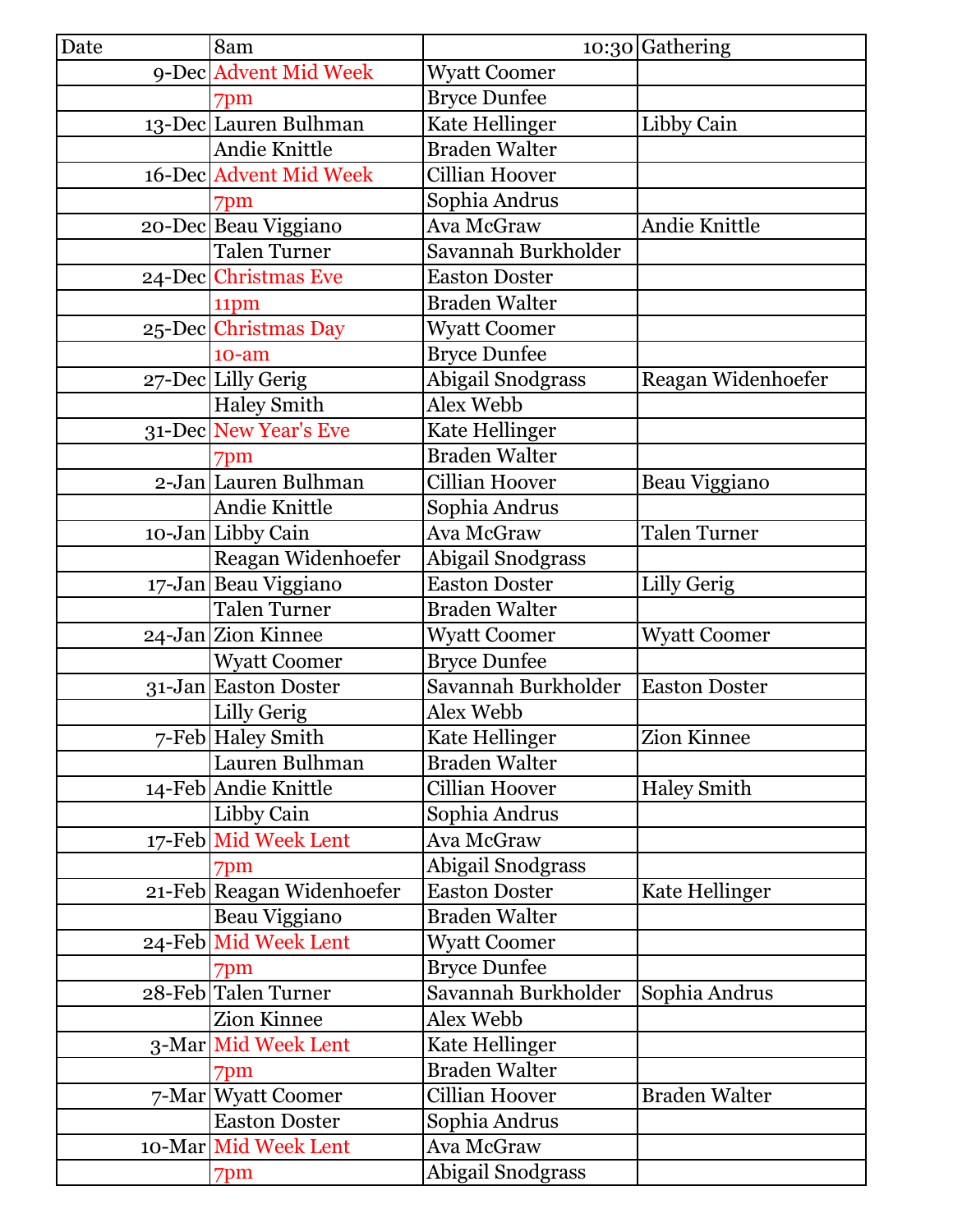|              | 14-Mar Lilly Gerig        | <b>Easton Doster</b>  | Savannah Burkholder  |
|--------------|---------------------------|-----------------------|----------------------|
|              | <b>Haley Smith</b>        | <b>Braden Walter</b>  |                      |
|              | 17-Mar Mid Week Lent      | <b>Wyatt Coomer</b>   |                      |
|              | 7pm                       | <b>Bryce Dunfee</b>   |                      |
|              | 21-Mar Lauren Bulhman     | <b>Cillian Hoover</b> | Ava McGraw           |
|              | Andie Knittle             | Alex Webb             |                      |
|              | 24-Mar Mid Week Lent      | Kate Hellinger        |                      |
|              | 7pm                       | <b>Braden Walter</b>  |                      |
|              | 28-Mar Libby Cain         | Savannah Burkholder   | <b>Easton Doster</b> |
|              | Reagan Widenhoefer        | Sophia Andrus         |                      |
|              | 1-Apr Maundy Thursday     | Ava McGraw            |                      |
|              | 7pm                       | Abigail Snodgrass     |                      |
|              | 2-Apr Good Friday         | Cillian Hoover        |                      |
|              | 7pm                       | <b>Braden Walter</b>  |                      |
|              | 4-Apr Easter Sunrise      | <b>Easton Doster</b>  |                      |
|              | 6am                       | <b>Braden Walter</b>  |                      |
|              | 4-Apr Haley Smith         | <b>Wyatt Coomer</b>   | Abigail Snodgrass    |
|              | Lauren Bulhman            | <b>Cillian Hoover</b> |                      |
|              | 11-Apr Libby Cain         | <b>Bryce Dunfee</b>   |                      |
|              | Reagan Widenhoefer        | Savannah Burkholder   | <b>Wyatt Coomer</b>  |
|              | 18-Apr Beau Viggiano      | Alex Webb             |                      |
|              | <b>Talen Turner</b>       | Kate Hellinger        |                      |
|              | 25-Apr Zion Kinnee        | <b>Braden Walter</b>  | <b>Bryce Dunfee</b>  |
|              | <b>Wyatt Coomer</b>       | Cillian Hoover        |                      |
|              | 2-May Easton Doster       | Sophia Andrus         | <b>Braden Walter</b> |
|              | Lilly Gerig               | Ava McGraw            |                      |
|              | 9-May Haley Smith         | Abigail Snodgrass     | Alex Webb            |
|              | Lauren Bulhman            | Cillian Hoover        |                      |
| $16$ -May    |                           |                       |                      |
| Confirmation |                           |                       |                      |
|              | 23-May Andie Knittle      | Savannah Burkholder   | Reagan Widenhoefer   |
|              | Libby Cain                | <b>Braden Walter</b>  |                      |
|              | 30-May Reagan Widenhoefer | <b>Easton Doster</b>  | <b>Talen Turner</b>  |
|              | Beau Viggiano             | <b>Wyatt Coomer</b>   |                      |
|              | 6-Jun Talen Turner        | Cillian Hoover        | Lilly Gerig          |
|              | Zion Kinnee               | <b>Bryce Dunfee</b>   |                      |
|              | 13-Jun Wyatt Coomer       | Alex Webb             | Zion Kinnee          |
|              | <b>Easton Doster</b>      | Kate Hellinger        |                      |
|              | 20-Jun Lilly Gerig        | <b>Braden Walter</b>  | <b>Wyatt Coomer</b>  |
|              | <b>Haley Smith</b>        | Cillian Hoover        |                      |
|              | 27-Jun Lauren Bulhman     | Sophia Andrus         | <b>Easton Doster</b> |
|              | Andie Knittle             | Ava McGraw            |                      |
|              | 4-Jul Libby Cain          | Abigail Snodgrass     | Beau Viggiano        |
|              | Reagan Widenhoefer        | Cillian Hoover        |                      |